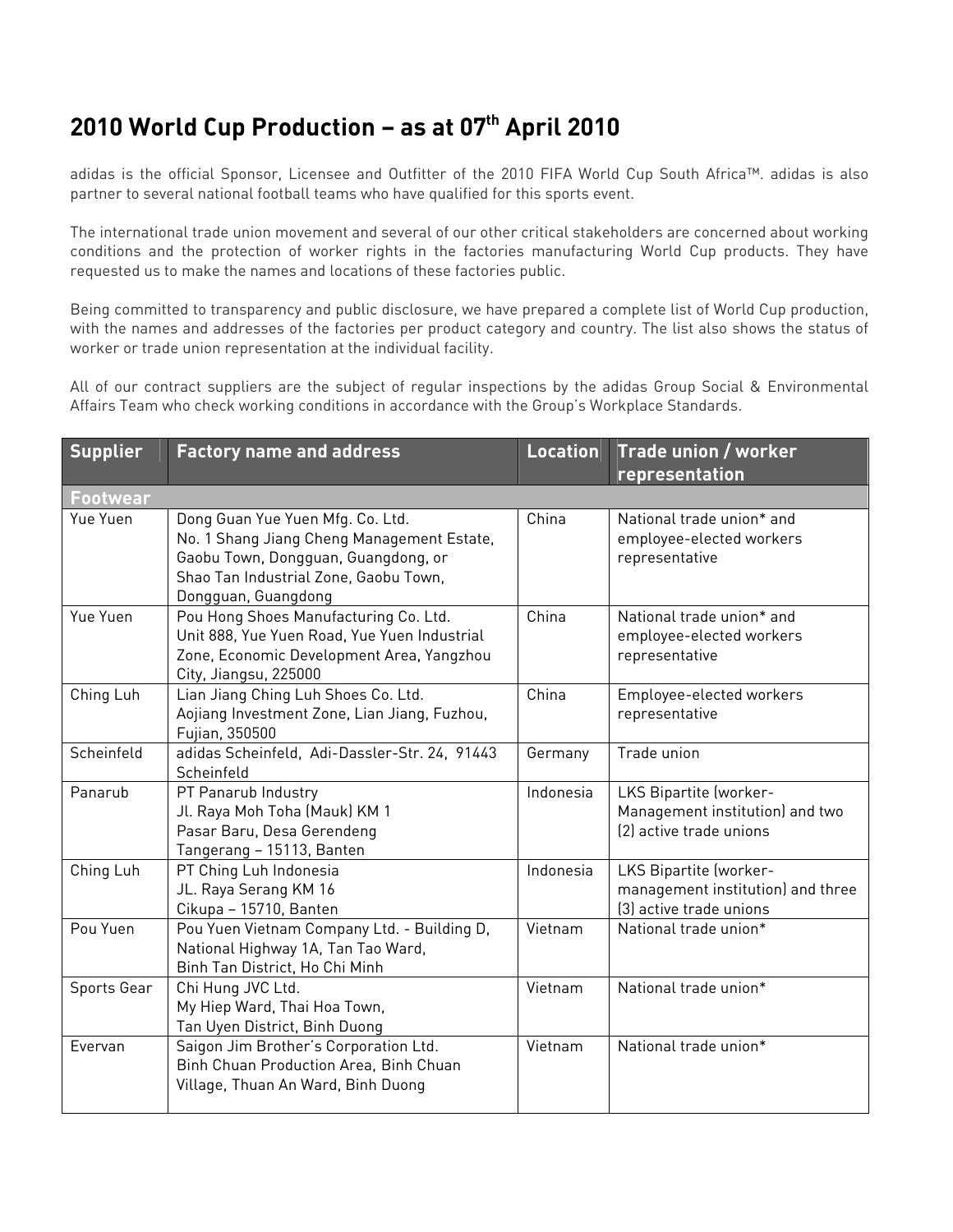| <b>Apparel</b> |                                                                                                                                                         |          |                                               |  |
|----------------|---------------------------------------------------------------------------------------------------------------------------------------------------------|----------|-----------------------------------------------|--|
| <b>Bowker</b>  | Bowker (Wuzhou) Garment Factory Ltd.<br>3rd Road, No. 1 Industrial Section, Wuzhou,<br>Guangxi                                                          | China    | Employee-elected workers<br>representative    |  |
| <b>Bowker</b>  | Bowker (Yun Fu) Garment Factory Co. Ltd.<br>The First Industrial Area, Urban District, Yun Fu,<br>Guangdong, 527300                                     | China    | Employee-elected workers<br>representative    |  |
| <b>Bowker</b>  | Bowker Venture Garment Factory Co. Ltd.<br>Zhen Xing Industrial Area, Chucheng<br>Development District, Yun Fu, Guangdong,<br>527300                    | China    | Employee-elected workers<br>representative    |  |
| Bowker         | Bowker Yao Hua Garment Co. Ltd.<br>Gao Ling, Qiu Chang Town, Hui Yang, Huizhou,<br>Guangdong, 516221                                                    | China    | Employee-elected workers<br>representative    |  |
| Bowker         | Bowker Yee Sing Garment Factory Co. Ltd.<br>No. 380-388, He Yuan Wide Road, He Yuan,<br>Guangdong                                                       | China    | Employee-elected workers<br>representative    |  |
| Bowker         | <b>Sport City Garment Factory</b><br>Hekou Chucheng Development District, Yun Fu,<br>Guangdong                                                          | China    | Employee-elected workers<br>representative    |  |
| Hope Time      | Ningbo Hope Time Enterprise Co. Ltd.<br>No.148 Huiquan Road, Economic Development<br>Zone, Fenghua, Ningbo, Zhejiang, 315500                            | China    | Welfare committee                             |  |
| Tay Hsin       | Tay Hsin Knitting Co. Ltd.<br>No. 1 Shabu West Road, Shabu Industrial<br>District, Shachong, Lishui Town, Nanhai District,<br>Foshan, Guangdong, 528244 | China    | Employee-elected workers<br>representative    |  |
| Shenzhou       | Ningbo Shenzhou Knitting Co. Ltd. (Factory 4)<br>Nanhai Road, Economic Technical Development<br>Zone, Dagang, Ningbo, Zhejiang, 315800                  | China    | National trade union*                         |  |
| <b>ASI</b>     | Jiangsu Asian Sourcing Headwear Co. Ltd.<br>No. 2 Guangzhou Road, Huaian, Jiangsu, 223005                                                               | China    | National trade union*                         |  |
| YTI            | Dongquan Luen Thai Garment Co. Ltd.<br>Building 8, Jin Feng Huang Development<br>District, Tangli, Fenggang Town, Dongguan,<br>Guangdong, 523690        | China    | Employee-elected workers<br>representative    |  |
| NK Apparel     | NK Apparel Co. Ltd.<br>369, 370 Moo 4, Manjakiri Road, Tumbol<br>Bantoom, Amphur Muang, Khon Kaen, 40000                                                | Thailand | Employee-elected worker welfare<br>committee. |  |
| Trax           | Trax Intertrade Co. Ltd. (Mahasarakam)<br>199 Mahasarakam-Kosumpisai Road, Moo 8,<br>Tambol Kang-Kae, Amphur<br>Kosum Pisai, Mahasarakham, 44140        | Thailand | Employee-elected worker welfare<br>committee. |  |
| Trax           | Trax Intertrade Co. Ltd. (Prachinburi)<br>207 Moo 7, Tumbon Thatoom,<br>Ampur Srimahaphote, Prachinburi, 25140                                          | Thailand | Employee-elected Worker Welfare<br>Committee. |  |
| <b>Beyteks</b> | <b>Beyteks</b><br>Evren Oto Sanayi Sitesi, Ikinci kisim, No. 6 Yan<br>Yol, Esenyurt, Istanbul                                                           | Turkey   | Employee-elected worker<br>representatives    |  |
| Cicek Buris    | Cicek Buris Tekstil San. ve Tic Ltd.<br>Organize Sanayi 1, Bolge, Fahri Karaca Cad,<br>20065 Denizli                                                    | Turkey   | Employee-elected worker<br>representatives    |  |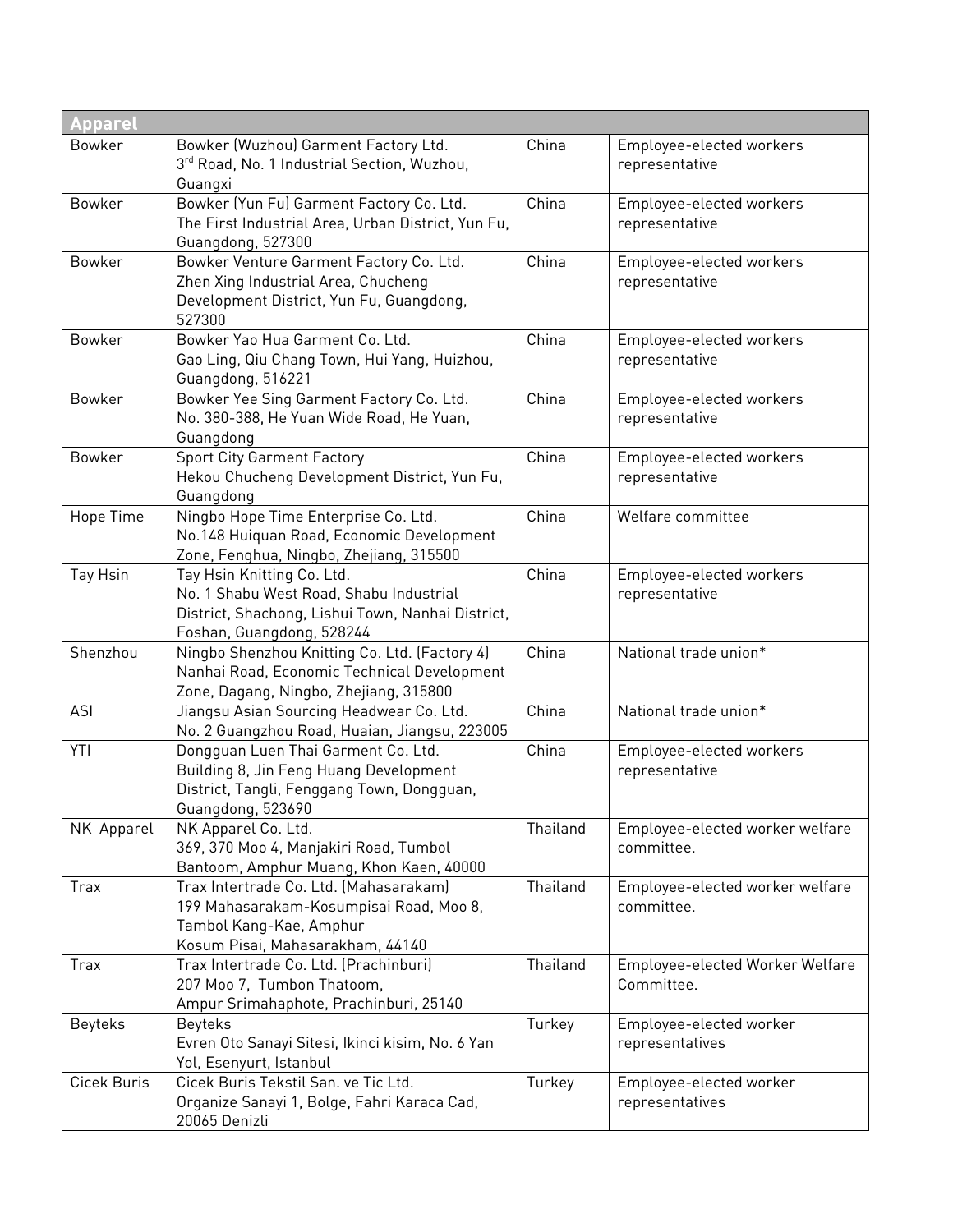| Gelal             | Gelal Corap Sanayi ve Ticaret A.S.             | Turkey   | Employee-elected worker         |
|-------------------|------------------------------------------------|----------|---------------------------------|
|                   | Cakmakli Mahallesi 2, Cadde 117, Sokak No. 2,  |          | representatives                 |
|                   | Kirac / Buyukcekmece, 34500 Istanbul           |          |                                 |
| Trikotek          | Trikotek Tekstil San. ve Tic A.S.              | Turkey   | Employee-elected worker         |
|                   | Depo ve Ardiyeciler Kooperatifi, Ikitelli Yolu |          | representatives                 |
|                   | Üzeri 784 Ada 15 Parsel, Kucukcekmece, 34306   |          |                                 |
|                   | Istanbul                                       |          |                                 |
| <b>DTVN</b>       | Dintsun Enterprise Co. Ltd.                    | Vietnam  | National trade union*           |
|                   | Lot B3, D10/89Q National Road 1A, Tan Tao      |          |                                 |
|                   | Ward, Binh Tan District, Ho Chi Minh           |          |                                 |
| Vimal             | <b>Vimal Fashion</b>                           | South    | <b>Trade Union</b>              |
| Fashion           | Fairways Park, 4 Fairways Avenue,              | Africa   |                                 |
|                   | 10 Moreland Drive, Mount Edgecombe             |          |                                 |
|                   | 4301 Durban                                    |          |                                 |
| A.J. CMT          | A.J. CMT Clothing CC                           | South    | <b>Trade Union</b>              |
| Clothing CC       | Kellcor House, 250                             | Africa   |                                 |
|                   | Voortrekker Road, Maitland                     |          |                                 |
|                   | 7405 Cape Town                                 |          |                                 |
| Genuine           | <b>Genuine Connection</b>                      | South    | <b>Trade Union</b>              |
| Connection        | PO Box 3208, Gessen Distillery Road            | Africa   |                                 |
|                   | Joubert Building, Hugenoot Paarl               |          |                                 |
|                   | 7620 Paarl                                     |          |                                 |
| National Cap      | National Cap                                   | South    | <b>Trade Union</b>              |
|                   | Unit 5A, 41 Product Street, Maitland           | Africa   |                                 |
|                   | 7405 Cape Town                                 |          |                                 |
| Monviso           | Monviso Knitwear,                              | South    | <b>Trade Union</b>              |
| Knitwear          | Seardel Group Trading (Pty) Ltd.               | Africa   |                                 |
|                   | 2 Nourse Avenue, Epping 2                      |          |                                 |
|                   | 7464 Cape Town                                 |          |                                 |
| <b>Flash Fire</b> | Flash Fire Investment CC                       | South    | <b>Trade Union</b>              |
| Investment        | 14 Mymoena Crecent, Athlone Industria 2        | Africa   |                                 |
| CC                | 7764 Cape Town                                 |          |                                 |
|                   | <b>Accessories, bags and balls</b>             |          |                                 |
| Topball           | Smartball Inc.                                 | China    | National trade union*           |
|                   | Xingzi Industrial Park, Xingzi County,         |          |                                 |
|                   | Jiujiang, Jiangxi Province, 332800             |          |                                 |
| Longway           | Yayork Plastical Products Co. Ltd.             | China    | National trade union*           |
|                   | 6th Industrial Estate, Tian Liao Village, Gong |          |                                 |
|                   | Ming Guang Ming New District, Shenzhen,        |          |                                 |
|                   | Guangdong, 518132                              |          |                                 |
| Capital           | Capital Sports Pvt. Ltd.                       | Pakistan | Employee-elected Worker Welfare |
|                   | P.O. Box 393, Kashmir Road, Near Galaxy        |          | Committee.                      |
|                   | Marriage Hall, 51310 Sialkot, Punjab           |          |                                 |
| Forward           | Forward Sports Pvt. Ltd.                       | Pakistan | Active trade union and Worker   |
|                   | P.B. Box 1704, Adha Sahowala, Wazirabad Road,  |          | Management Council.             |
|                   | 51310 Sialkot, Punjab                          |          |                                 |
| Forward           | Forward Gear Pvt. Ltd.                         | Pakistan | <b>Active Trade Union</b>       |
|                   | Adha Sahowala, Wazirabad Road, 51310 Sialkot,  |          |                                 |
|                   | Punjab                                         |          |                                 |
| Molten            | Molten Co. Ltd.                                | Thailand | <b>Employee-elected Welfare</b> |
|                   | 666 Moo 11, Sokaphiban 8 Road, Nongkham,       |          | Committee.                      |
|                   | Sriracha, Chonburi, 20280                      |          |                                 |